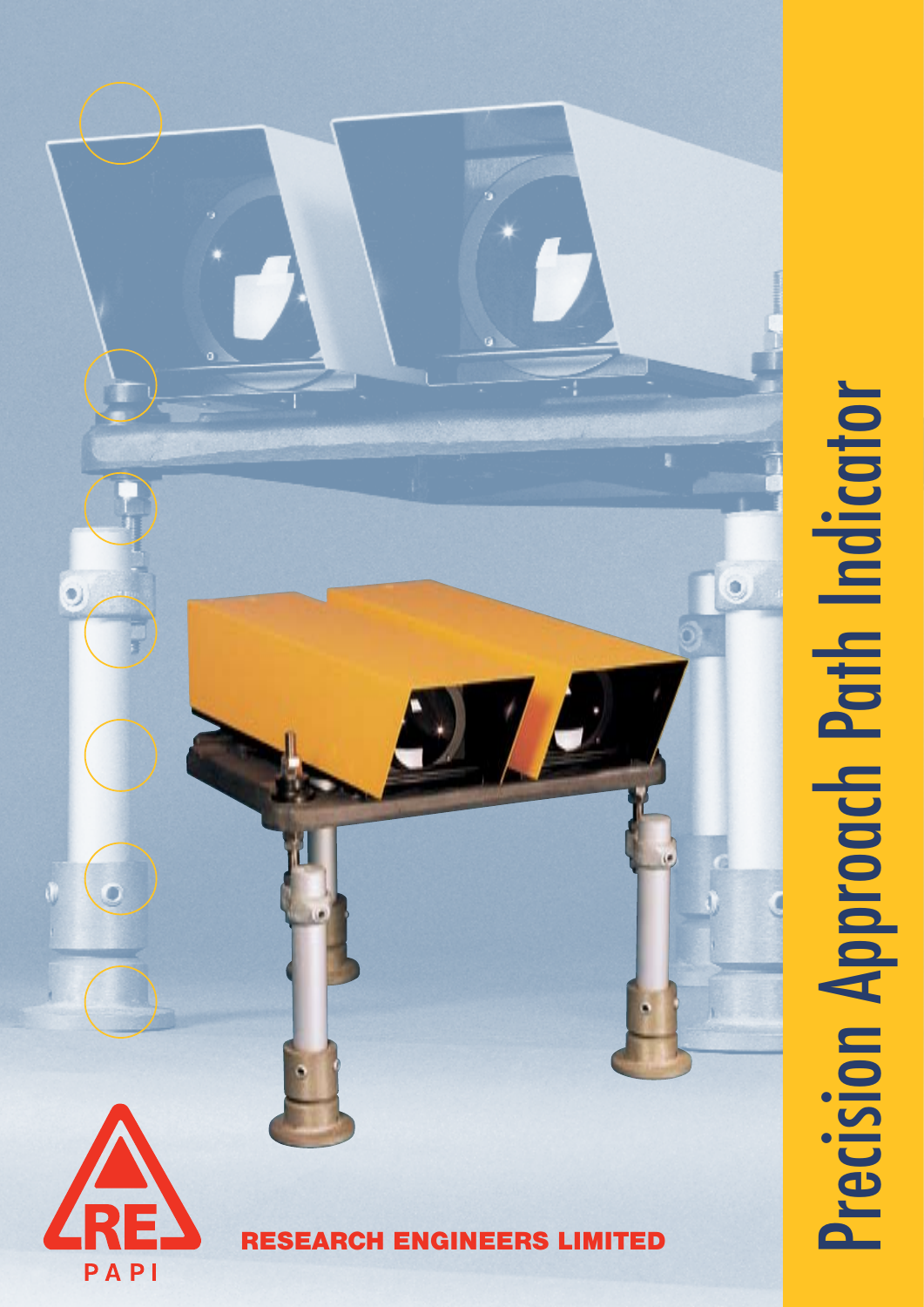The PAPI (Precision Approach Path Indicator) system is a simple and efficient, positive visual aid to the pilot on final approach. The PAPI system consists of a line of four units at 90˚ to the runway centre line which are typically spaced at 9 metres apart. Units are identical, producing a beam of light with the upper portion white and the lower red. A pilot sees the four individual lights in a combination of red and white, depending on his vertical position. Typically the elevation settings of each unit vary by 20 minutes of arc, the nominal 3˚ glideslope angles being midway between the centre pair. The system is easily set for other

### **The Projector**

Projector design is fundamental to PAPI performance and Research Engineers have developed an outstandingly efficient single lens optical system. The Research Engineers projector has been specifically designed for the PAPI and has not been merely adapted from existing light units.

By using a purpose made parabolic reflector Research Engineers projectors require only a single lens, an elegant design solution that minimises internal components and realises maximum optical efficiency.

- High Intensity Output Achieved with the minimum number of optical elements. Every element in an optical system will absorb some of the light passing through it and reduce effective range and contrast.
- Positive Signal The most technologically advanced double coated dichroic filters are used, which transmit 25% compared with only 16% for the normally used mass coloured glass absorption filters. The signal from the Research Engineers PAPI is bright and clear for maximum effective range.
- Fewer Components Fewer things to go wrong, easier installation and lower spares stocking.
- Uniform Colour With its parallel light beam through the dichroic filter, the Research Engineers PAPI projects clear consistent signal colours to the extreme of azimuth.
- Reduced Maintenance and Spares Resulting from the effective optical design.
- Sharp Transition Rapid colour change is achieved with the use of dichroic filters and parabolic reflectors.
- Azimuth Range The units exceed all international standards. With effective ranges +8° (ICAO), +10° (FAA) or  $±15°$  (CAP 168). There is no sudden loss of signal at the beam edge.
- No Heater Due to the compact size and single lens optical system, rapid demisting can be achieved without the need

glideslope angles. Using a PAPI system it is possible to follow the glideslope to less than 300 metres from touchdown (approximately 15 metres height).

A Research Engineers PAPI may have either two or three projectors. The two projector PAPI meets both ICAO and FAA performance specifications. The three projector PAPI is used to comply with specific local regulations and military applications. The three projector PAPI maintains its performance, exceeding international specifications even if one lamp fails.



Two Projector PAPI Exceedes ICAO requirements



- 1. Efficient Optics High output Simple maintenance
- 2. Modular Projectors Minimal system downtime Improved Maintenance
- 3. Rigid Base

Interchangeable projectors Stable optical reference

- 4. Level Screw Assembly Quick adjustment Precise setting
- 5. Three Leg Support

Inherently rigid No induced stress or fatigue

### 6. Frangible Feet

Minimal ground hazard Certified performance

for heating circuits.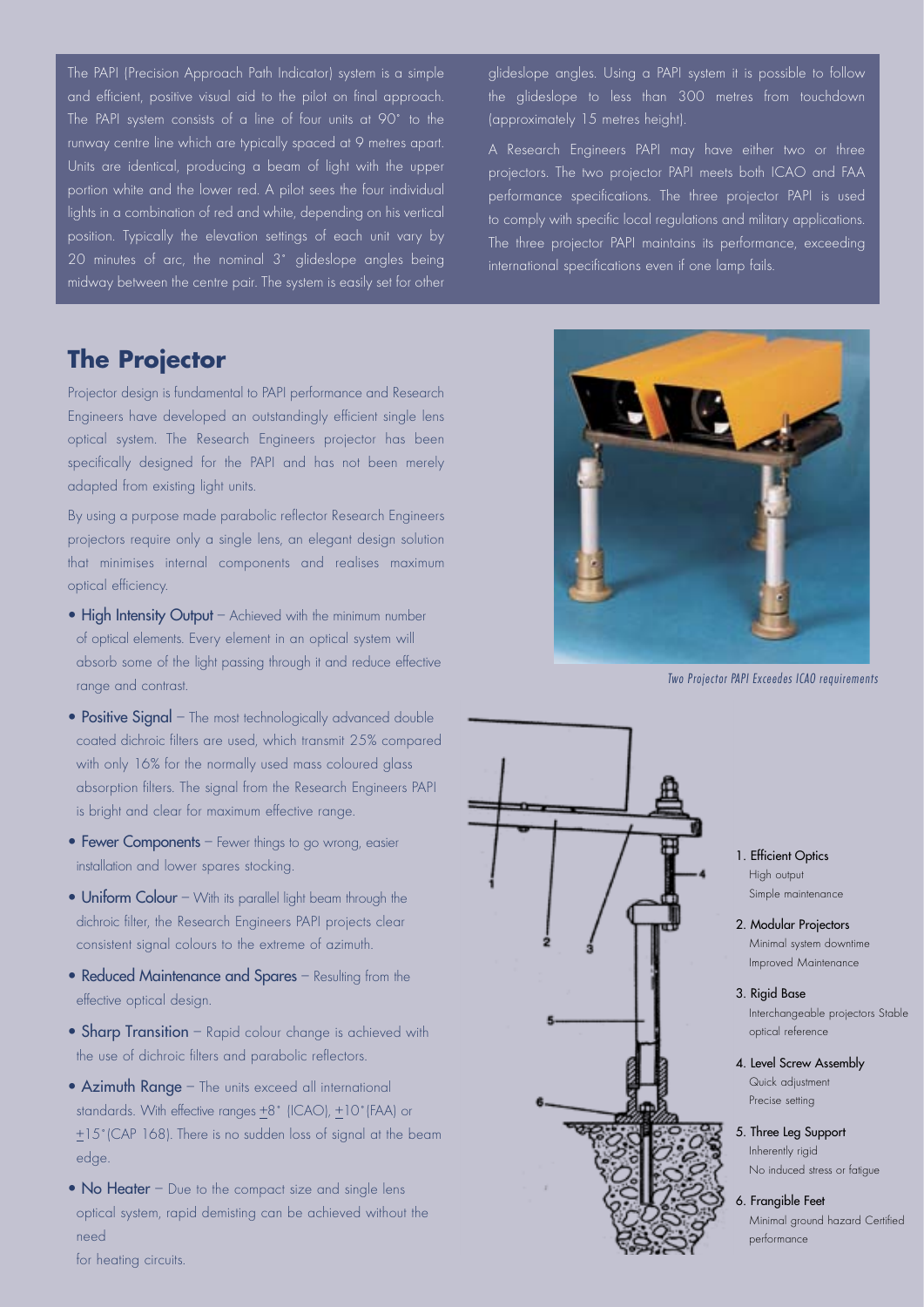# **The Modular Concept**

The Research Engineers PAPI with its modular design is unique. Interchangeable pre-aligned projectors can be easily fitted onto a variety of bases for both fixed and portable applications.

- Proven Design Over fifteen thousand projectors installed around the world in over thirty countries for both civil and military use.
- Interchangeable Projectors Individual projectors are fully interchangeable, simplifying maintenance and spares management.
- Field Maintenance With no need for realignment, lamps and filters can be replaced and optics cleaned. A defective projector can be quickly replaced with a spare and then serviced in the ideal conditions of the workshop.
- Stable Reference Projectors are mounted on a rigid aluminium casting which has integral clinometer reference pads. This casting is the optical base that is adjusted for cross level and elevation. Subsequent replacement of pre-aligned projectors does not require base readjustment, the unit retaining its correct settings.
- Compact Size Large enough to provide optical precision but small enough to minimise the effect of jet blast. Easy storage and handling.
- Instant Projector Change Quick release fasteners are used. No need for any special tools or realignment.
- Corrosion Resistance All projectors are manufactured from anodised light alloy. All fasteners are stainless steel.



PAPI System Visual Indications

### **Installation and Maintenance**

The Research Engineers PAPI unit has an inherently rigid frame with a genuine kinematic support system. The modular concept has proved itself repeatedly in terms of minimum runway shut-down time and economic maintenance.

- **Controlled Positioning** Simply and quickly achieved with three legs. The front legs level the unit laterally whilst the rear leg provides the elevation adjustment.
- No Induced Stressing The Research Engineers three leg support system does not force the unit into place. PAPI units that use four legs introduce internal stress which causes signal distortions and which may then lead to fatigue failure.

ICAO recommends that major overhauls of PAPI systems should be undertaken in the workshop. The quality of service will be higher in workshops rather than out of doors. This procedure is practical only with the Research Engineers modular PAPI.

The Research Engineers PAPI system is supplied as a complete system, including the following elements.

- Frangible feet Batch tested to specific frangibility performance.
- Support Legs Supplied in standard lengths 1.16m or 0.58m, cut to required length on site.
- Levelling Assembly Stainless steel with locking nuts.
- **Lamp Leads** Complete with FAA two pin plug.
- Installation Manual All units are supplied with a comprehensive, illustrated, installation and servicing manual. The 17 page manual includes practical notes on site preparation, installation, electrical connection, setting up and maintenance.
- $\bullet$  Clinometer A precision clinometer is available for accurate and reliable setting up.

# Precision Approach Path Indicator COTOL **Path recision Approach**